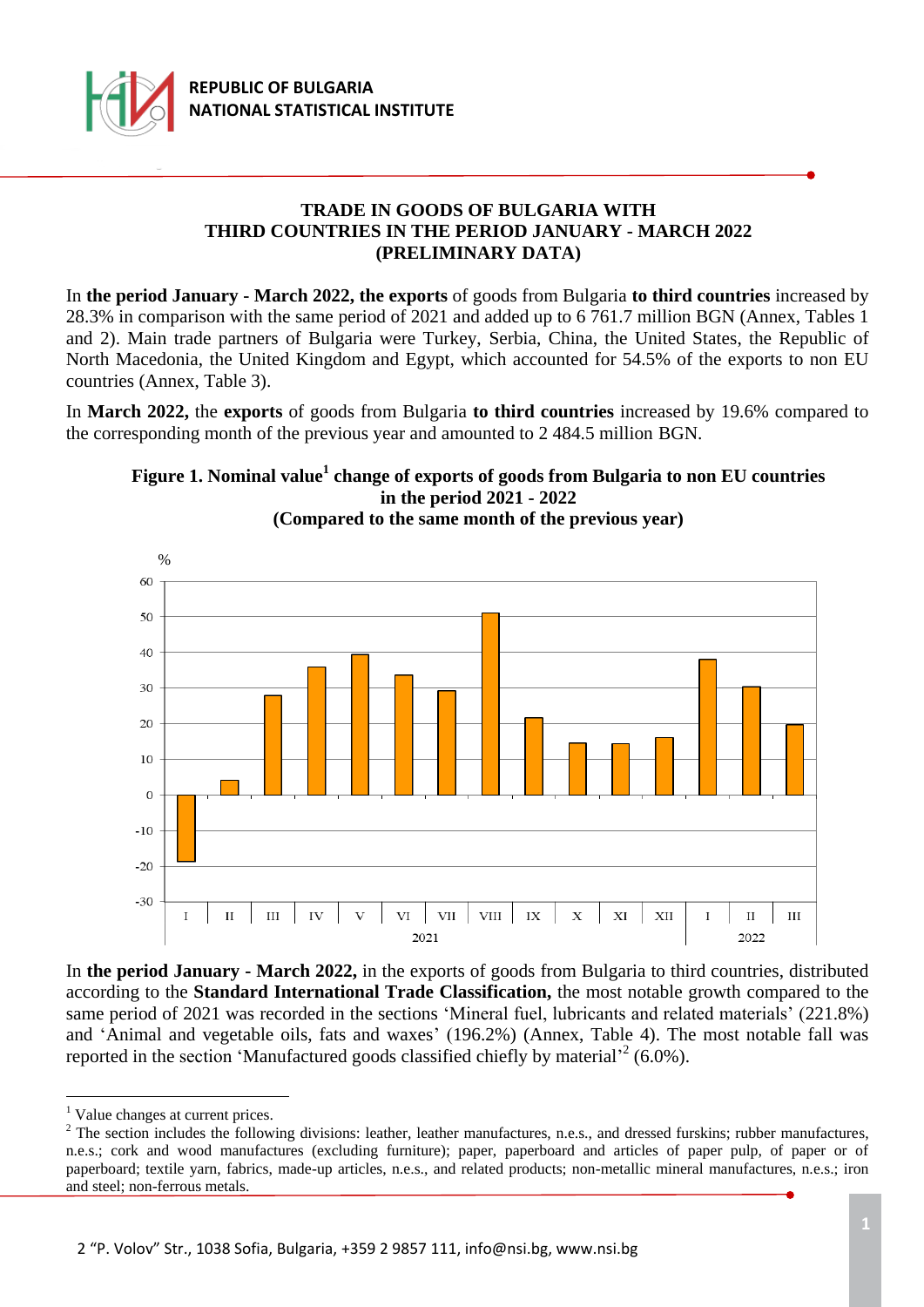

**Imports** of goods to Bulgaria **from third countries** in **the period January - March 2022** increased by 58.0% in comparison with the same period of 2021 and added up to 10 447.0 million BGN (at CIF prices)<sup>1</sup> (Annex, Tables 1 and 2). The largest amounts were reported for the goods imported from the Russian Federation, Turkey, China and Ukraine (Annex, Table 3).

**In March 2022, the imports** of goods to Bulgaria **from third countries** increased by 35.8% compared to the corresponding month of the previous year and amounted to 3 654.3 million BGN.



**Figure 2. Nominal value<sup>2</sup> change of imports of goods to Bulgaria from non EU countries in the period 2021 - 2022 (Compared to the same month of the previous year)**

In **the period January - March 2022,** in the imports of goods to Bulgaria from third countries, distributed according to the **Standard International Trade Classification,** the largest growth compared to the same period of 2021 was recorded in the sections 'Mineral fuel, lubricants and related materials' (154.2%) and 'Animal and vegetable oils, fats and waxes' (141.8%) (Annex, Table 4). Fall was not observed in any of the sections.

**The foreign trade balance** of Bulgaria (exports FOB - imports CIF) with third countries in **the period January - March 2022** was negative and added up to 3 685.3 million BGN (Annex, Table 1).

<sup>1</sup> Imports at FOB prices are calculated by BNB

[\(http://bnb.bg/Statistics/StExternalSector/StForeignTrade/StFTImports/index.htm?toLang=\\_EN\)](http://bnb.bg/Statistics/StExternalSector/StForeignTrade/StFTImports/index.htm?toLang=_EN).

Value changes at current prices.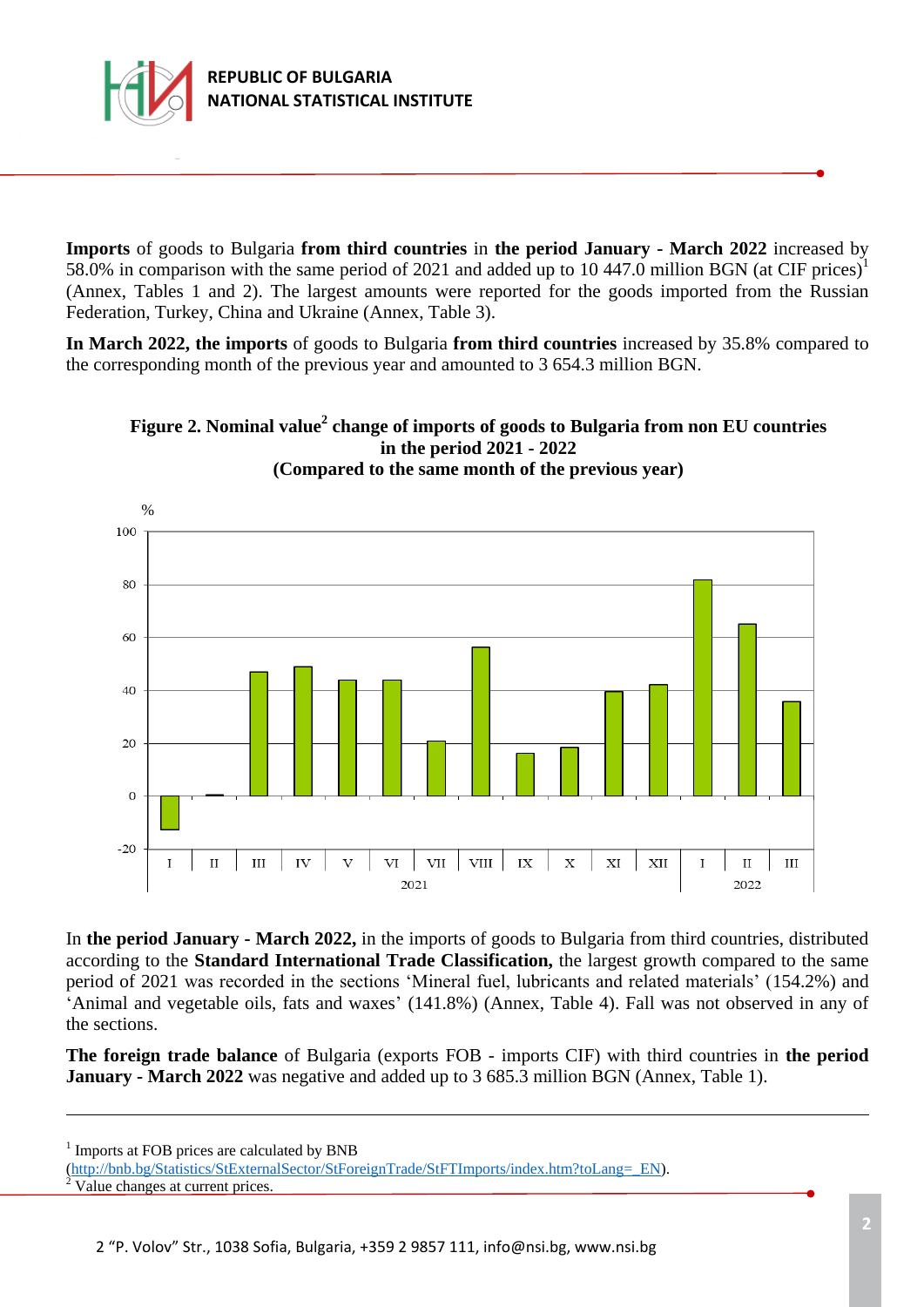

In **March 2022,** the foreign trade balance of Bulgaria (export FOB - import CIF) with third countries was also negative and amounted to 1 169.8 million BGN.

### **Trade in goods of Bulgaria with third countries and the EU - total**

In **the period January - March 2022,** the total value of **all the goods exported** from Bulgaria amounted to 20 962.2 million BGN, which is 34.0% more than the same period of 2021 (Annex, Tables 1 and 2).

In **March 2022,** the total exports of goods added up to 8 086.5 million BGN and increased by 38.9% compared to the corresponding month of the previous year.

### **Figure 3. Nominal value<sup>1</sup> change of exports of goods from Bulgaria in the period 2021 - 2022 (Compared to the same month of the previous year)**



The total value of **all the goods imported** into the country in **the period January - March 2022** amounted to 24 281.7 million BGN (at CIF prices), or 41.4% more than in the same period of 2021 (Annex, Tables 1 and 2).

In **March 2022,** the total imports of goods increased by 33.7% compared to the same month of the previous year and added up to 8 924.6 million BGN.

<sup>&</sup>lt;sup>1</sup> Value changes at current prices.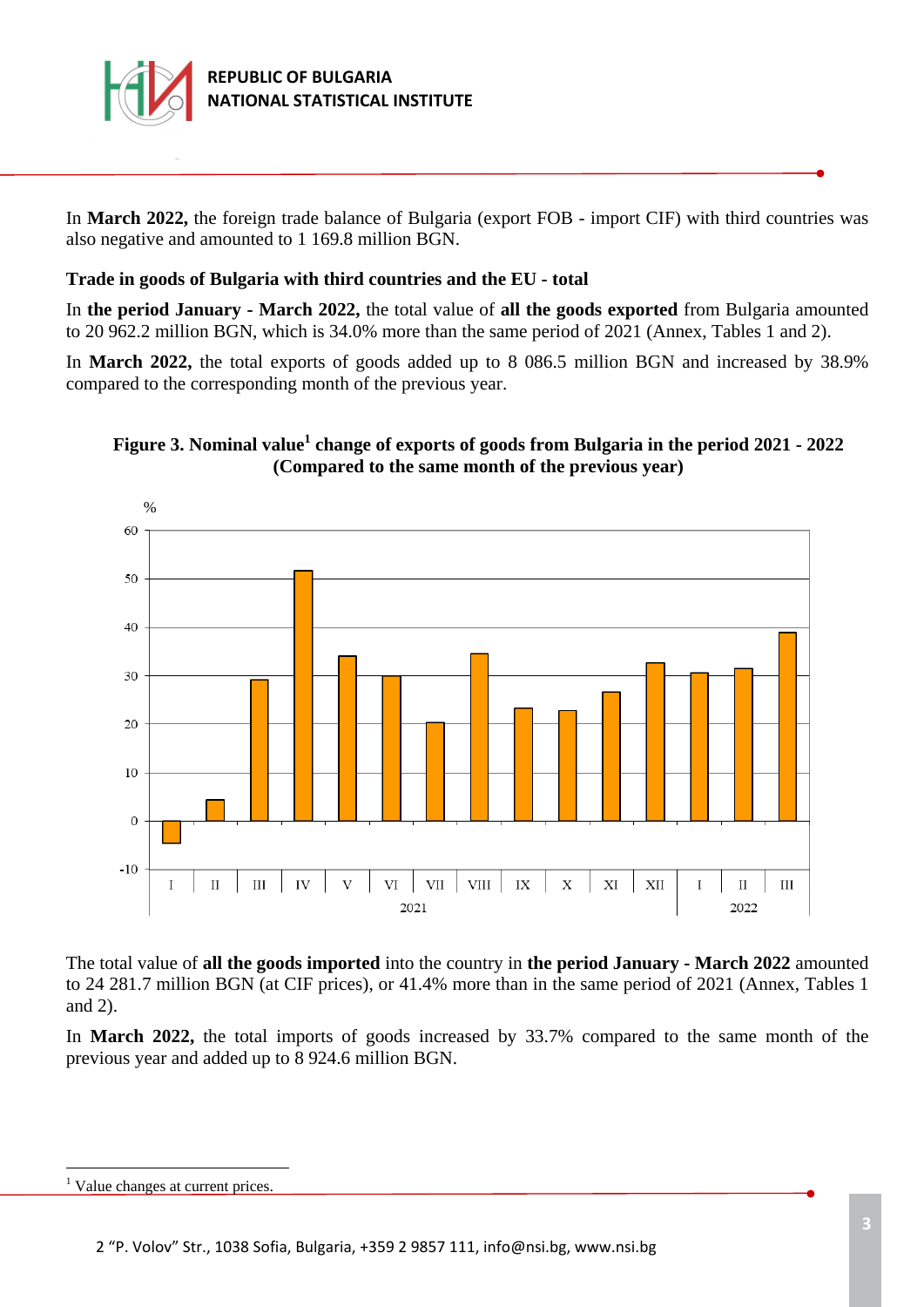

## **Figure 4. Nominal value<sup>1</sup> change of imports of goods to Bulgaria in the period 2021 - 2022 (Compared to the same month of the previous year)**



**The total foreign trade balance** (exports FOB - imports CIF) was negative in **the period January - March 2022** and amounted to 3 319.5 million BGN (Annex, Table 1).

**In March 2022,** the total foreign trade balance (exports FOB - imports CIF) was also negative and added up to 856.1 million BGN.

<sup>&</sup>lt;sup>1</sup> Value changes at current prices.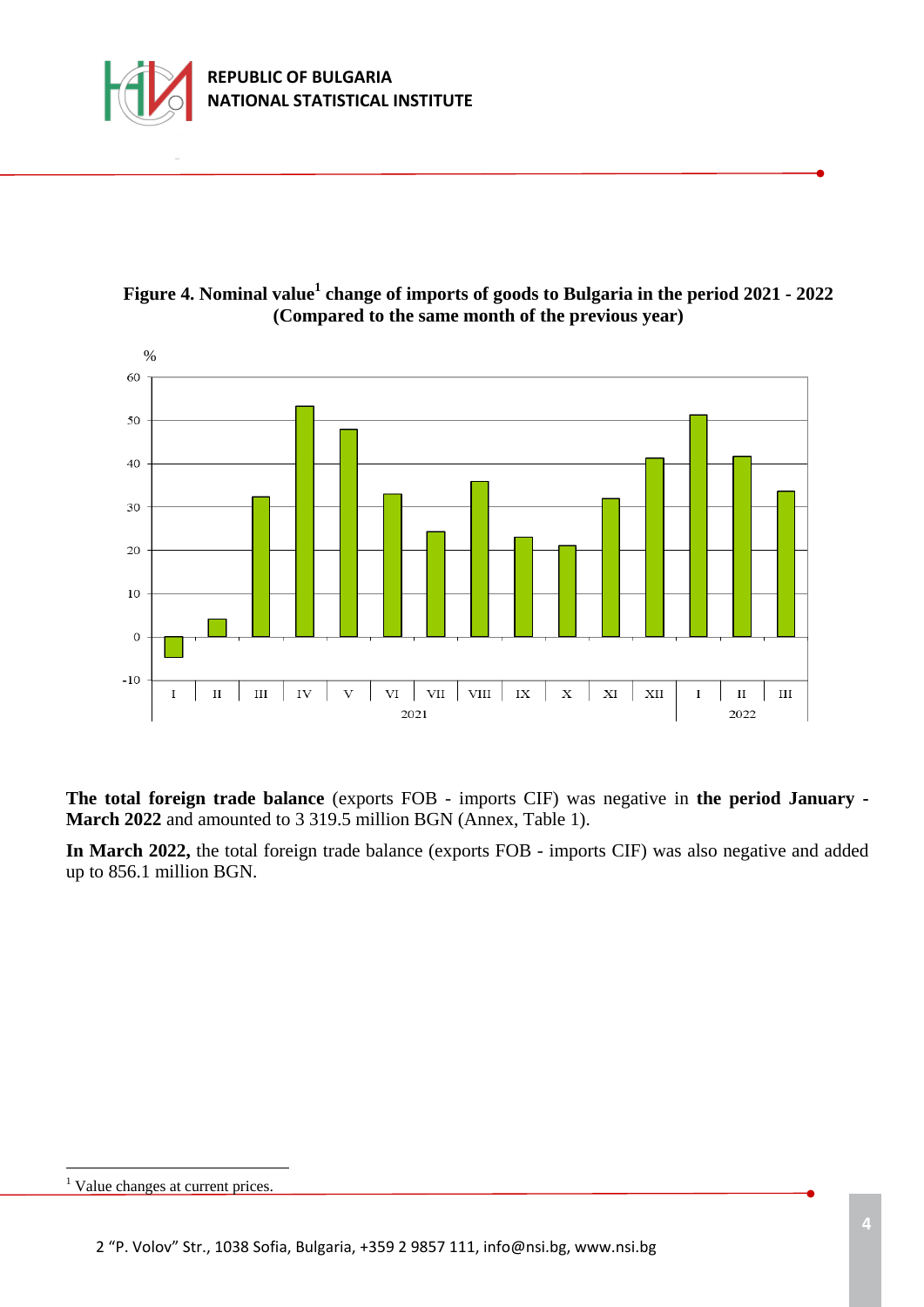

#### **Annex**

**Table 1**

#### **Exports, imports and trade balance of Bulgaria in the period January - March 2021<sup>1</sup>and 2022<sup>1</sup> by months**

| (Million BGN)         |                      |         |               |                                    |         |               |                         |          |               |
|-----------------------|----------------------|---------|---------------|------------------------------------|---------|---------------|-------------------------|----------|---------------|
| <b>Months/Periods</b> | <b>Exports - FOB</b> |         |               | <b>Imports - <math>CIF2</math></b> |         |               | Trade balance - FOB/CIF |          |               |
|                       | <b>Total</b>         | EU      | <b>Non EU</b> | <b>Total</b>                       | EU      | <b>Non EU</b> | <b>Total</b>            | EU       | <b>Non EU</b> |
| I.2021                | 4761.1               | 3310.9  | 1450.2        | 5050.6                             | 3129.9  | 1920.7        | $-289.5$                | 181.0    | $-470.5$      |
| II.2021               | 5062.8               | 3318.9  | 1743.9        | 5434.8                             | 3436.0  | 1998.8        | $-372.0$                | $-117.1$ | $-254.9$      |
| III.2021              | 5823.2               | 3746.7  | 2076.5        | 6689.9                             | 3999.0  | 2690.9        | $-866.7$                | $-252.3$ | $-614.4$      |
| $I - III.2021$        | 15647.1              | 10376.5 | 5270.6        | 17175.3                            | 10564.9 | 6610.4        | $-1528.2$               | $-188.4$ | $-1339.8$     |
|                       |                      |         |               |                                    |         |               |                         |          |               |
| I.2022                | 6219.7               | 4217.0  | 2002.7        | 7640.2                             | 4149.1  | 3491.1        | $-1420.5$               | 67.9     | $-1488.4$     |
| II.2022               | 6656.0               | 4381.5  | 2274.5        | 7698.9                             | 4397.3  | 3301.6        | $-1042.9$               | $-15.8$  | $-1027.1$     |
| III.2022              | 8086.5               | 5602.0  | 2484.5        | 8942.6                             | 5288.3  | 3654.3        | $-856.1$                | 313.7    | $-1169.8$     |
| $I - III.2022$        | 20962.2              | 14200.5 | 6761.7        | 24281.7                            | 13834.7 | 10447.0       | $-3319.5$               | 365.8    | $-3685.3$     |

<sup>1</sup> Data are preliminary as of May 12, 2022.

2 Imports at FOB prices are calculated by BNB

[\(http://bnb.bg/Statistics/StExternalSector/StForeignTrade/StFTImports/index.htm?toLang=\\_EN&toLang=\\_EN\).](http://bnb.bg/Statistics/StExternalSector/StForeignTrade/StFTImports/index.htm?toLang=_EN&toLang=_EN)

#### **Table 2**

#### **Value changes of exports and imports of Bulgaria in the period January - March 2022<sup>1</sup>compared to the same period of the previous year**

|                       |              |                      |               |                      |      | (Per cent)    |  |
|-----------------------|--------------|----------------------|---------------|----------------------|------|---------------|--|
| <b>Months/Periods</b> |              | <b>Exports - FOB</b> |               | <b>Imports - CIF</b> |      |               |  |
|                       | <b>Total</b> | EU                   | <b>Non EU</b> | <b>Total</b>         | EU   | <b>Non EU</b> |  |
|                       | 30.6         | 27.4                 | 38.1          | 51.3                 | 32.6 | 81.8          |  |
| П                     | 31.5         | 32.0                 | 30.4          | 41.7                 | 28.0 | 65.2          |  |
| Ш                     | 38.9         | 49.5                 | 19.6          | 33.7                 | 32.2 | 35.8          |  |
| І - Ш                 | 34.0         | 36.9                 | 28.3          | 41.4                 | 30.9 | 58.0          |  |

 $1$  Data are preliminary as of May 12, 2022.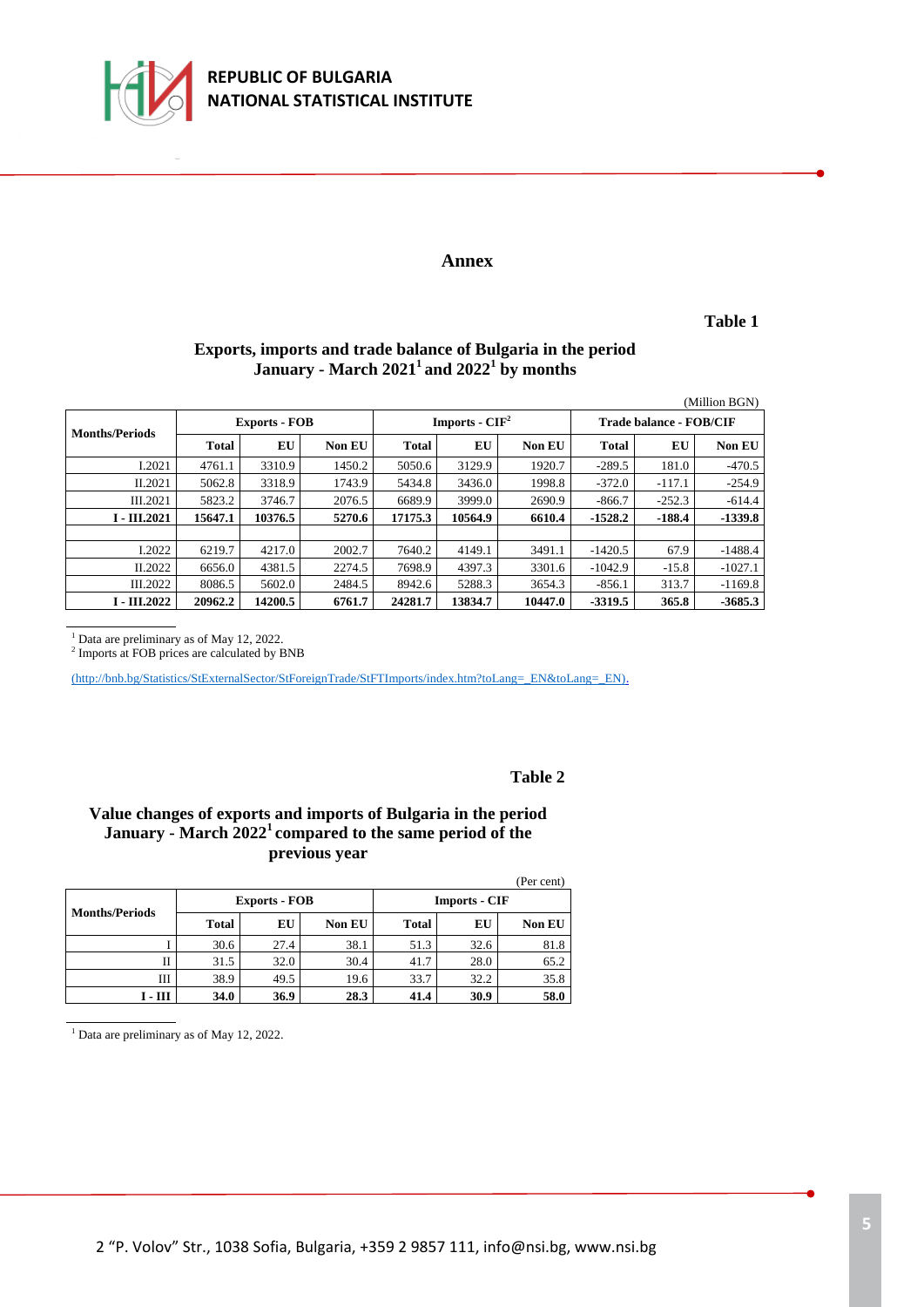

#### **Table 3**

### **Еxports, imports and trade balance of Bulgaria with main non EU partner countries<sup>1</sup>in the period January - March 2021<sup>2</sup>and 2022<sup>2</sup>**

|                             |                    | <b>Exports - FOB</b> |                                         | <b>Imports - CIF</b> | Trade balance -<br><b>FOB/CIF</b> |                                          |                    |           |
|-----------------------------|--------------------|----------------------|-----------------------------------------|----------------------|-----------------------------------|------------------------------------------|--------------------|-----------|
| <b>Countries</b>            | 2021               | 2022                 | Change<br>compared to<br>the same       | 2021                 | 2022                              | <b>Change</b><br>compared to<br>the same | 2021               | 2022      |
|                             | <b>Million BGN</b> |                      | period of the<br>previous<br>year - $%$ | <b>Million BGN</b>   |                                   | period of the<br>previous<br>year - $%$  | <b>Million BGN</b> |           |
| Third countries - total     | 5270.6             | 6761.7               | 28.3                                    | 6610.4               | 10447.0                           | 58.0                                     | $-1339.8$          | $-3685.3$ |
| of which:                   |                    |                      |                                         |                      |                                   |                                          |                    |           |
| Albania                     | 44.1               | 58.3                 | 32.2                                    | 15.7                 | 25.0                              | 59.2                                     | 28.4               | 33.3      |
| Bosnia and Herzegovina      | 42.1               | 55.0                 | 30.6                                    | 12.0                 | 13.3                              | 10.8                                     | 30.1               | 41.7      |
| <b>Brazil</b>               | 19.6               | 88.1                 | 349.5                                   | 93.6                 | 75.7                              | $-19.1$                                  | $-74.0$            | 12.4      |
| Canada                      | 30.2               | 36.4                 | 20.5                                    | 73.1                 | 83.0                              | 13.5                                     | $-42.9$            | $-46.6$   |
| Chile                       | 9.1                | 7.4                  | $-18.7$                                 | 239.5                | 126.2                             | $-47.3$                                  | $-230.4$           | $-118.8$  |
| China                       | 542.1              | 407.5                | $-24.8$                                 | 935.2                | 1390.6                            | 48.7                                     | $-393.1$           | $-983.1$  |
| Egypt                       | 107.4              | 296.3                | 175.9                                   | 59.4                 | 99.6                              | 67.7                                     | 48.0               | 196.7     |
| Georgia                     | 60.5               | 169.8                | 180.7                                   | 201.1                | 258.6                             | 28.6                                     | $-140.6$           | $-88.8$   |
| Gibraltar                   | 83.2               | 217.6                | 161.5                                   | 0.0                  | 0.0                               | $\mathbf X$                              | 83.2               | 217.6     |
| India                       | 56.4               | 100.5                | 78.2                                    | 80.5                 | 108.8                             | 35.2                                     | $-24.1$            | $-8.3$    |
| Indonesia                   | 9.3                | 10.9                 | 17.2                                    | 16.2                 | 16.3                              | 0.6                                      | $-6.9$             | $-5.4$    |
| Iran, Islamic Republic of   | 41.8               | 72.0                 | 72.2                                    | 14.1                 | 34.7                              | 146.1                                    | 27.7               | 37.3      |
| Israel                      | 70.8               | 69.3                 | $-2.1$                                  | 140.0                | 26.7                              | $-80.9$                                  | $-69.2$            | 42.6      |
| Japan                       | 24.7               | 35.2                 | 42.5                                    | 112.5                | 105.3                             | $-6.4$                                   | $-87.8$            | $-70.1$   |
| Kazakhstan                  | 12.9               | 12.9                 | 0.0                                     | 2.2                  | 0.9                               | $-59.1$                                  | 10.7               | 12.0      |
| Korea, Republic of          | 36.3               | 50.5                 | 39.1                                    | 60.0                 | 84.3                              | 40.5                                     | $-23.7$            | $-33.8$   |
| Libya                       | 151.6              | 40.5                 | $-73.3$                                 | 0.0                  | 13.4                              | $\mathbf X$                              | 151.6              | 27.1      |
| Morocco                     | 55.5               | 45.1                 | $-18.7$                                 | 20.9                 | 13.1                              | $-37.3$                                  | 34.6               | 32.0      |
| Namibia                     | 30.7               | 0.4                  | $-98.7$                                 |                      | 0.0                               | $\mathbf X$                              | 30.7               | 0.4       |
| Norway                      | 30.0               | 28.0                 | $-6.7$                                  | 17.5                 | 18.0                              | 2.9                                      | 12.5               | 10.0      |
| Peru                        | 1.9                | 3.5                  | 84.2                                    | 184.0                | 161.3                             | $-12.3$                                  | $-182.1$           | $-157.8$  |
| Republic of North Macedonia | 217.1              | 384.6                | 77.2                                    | 135.5                | 201.8                             | 48.9                                     | 81.6               | 182.8     |
| <b>Russian Federation</b>   | 182.4              | 176.3                | $-3.3$                                  | 1115.3               | 3007.1                            | 169.6                                    | $-932.9$           | $-2830.8$ |
| Serbia                      | 276.0              | 544.3                | 97.2                                    | 320.5                | 431.0                             | 34.5                                     | $-44.5$            | 113.3     |
| Singapore                   | 8.3                | 11.3                 | 36.1                                    | 20.5                 | 27.3                              | 33.2                                     | $-12.2$            | $-16.0$   |
| South Africa                | 18.3               | 177.5                | 869.9                                   | 9.7                  | 27.4                              | 182.5                                    | 8.6                | 150.1     |
| Switzerland                 | 112.4              | 128.9                | 14.7                                    | 126.2                | 143.8                             | 13.9                                     | $-13.8$            | $-14.9$   |
| Syrian Arab Republic        | 2.8                | 2.2                  | $-21.4$                                 | 0.6                  | 3.8                               | 533.3                                    | 2.2                | $-1.6$    |
| Taiwan                      | 18.0               | 14.7                 | $-18.3$                                 | 76.3                 | 106.2                             | 39.2                                     | $-58.3$            | $-91.5$   |
| Tunisia                     | 121.9              | 92.7                 | $-24.0$                                 | 7.0                  | 45.2                              | 545.7                                    | 114.9              | 47.5      |
| Turkey                      | 1079.2             | 1284.5               | 19.0                                    | 1241.0               | 1891.8                            | 52.4                                     | $-161.8$           | $-607.3$  |
| Ukraine                     | 123.7              | 176.5                | 42.7                                    | 314.1                | 490.1                             | 56.0                                     | $-190.4$           | $-313.6$  |
| <b>United Arab Emirates</b> | 43.8               | 58.6                 | 33.8                                    | 20.0                 | 17.4                              | $-13.0$                                  | 23.8               | 41.2      |
| United Kingdom <sup>3</sup> | 286.7              | 375.5                | 31.0                                    | 128.8                | 158.3                             | 22.9                                     | 157.9              | 217.2     |
| <b>United States</b>        | 345.9              | 389.5                | 12.6                                    | 111.4                | 164.9                             | 48.0                                     | 234.5              | 224.6     |
| Viet Nam                    | 26.1               | 14.3                 | $-45.2$                                 | 41.0                 | 54.3                              | 32.4                                     | $-14.9$            | $-40.0$   |

<sup>1</sup> Partner country:

- In case of exports (or dispatches) is the country (or Member State) of final destination of the goods.

- In case of imports (or arrivals) is the country (or Member State) of consignment of the goods.

<sup>2</sup> Data are preliminary as of May 12, 2022.

<sup>3</sup> The United Kingdom includes: Northern Ireland; Great Britain; Channel Islands and Isle of Man.

'x' - not applicable.

'0' - less than half of unit employed.

'-' - no case registered.